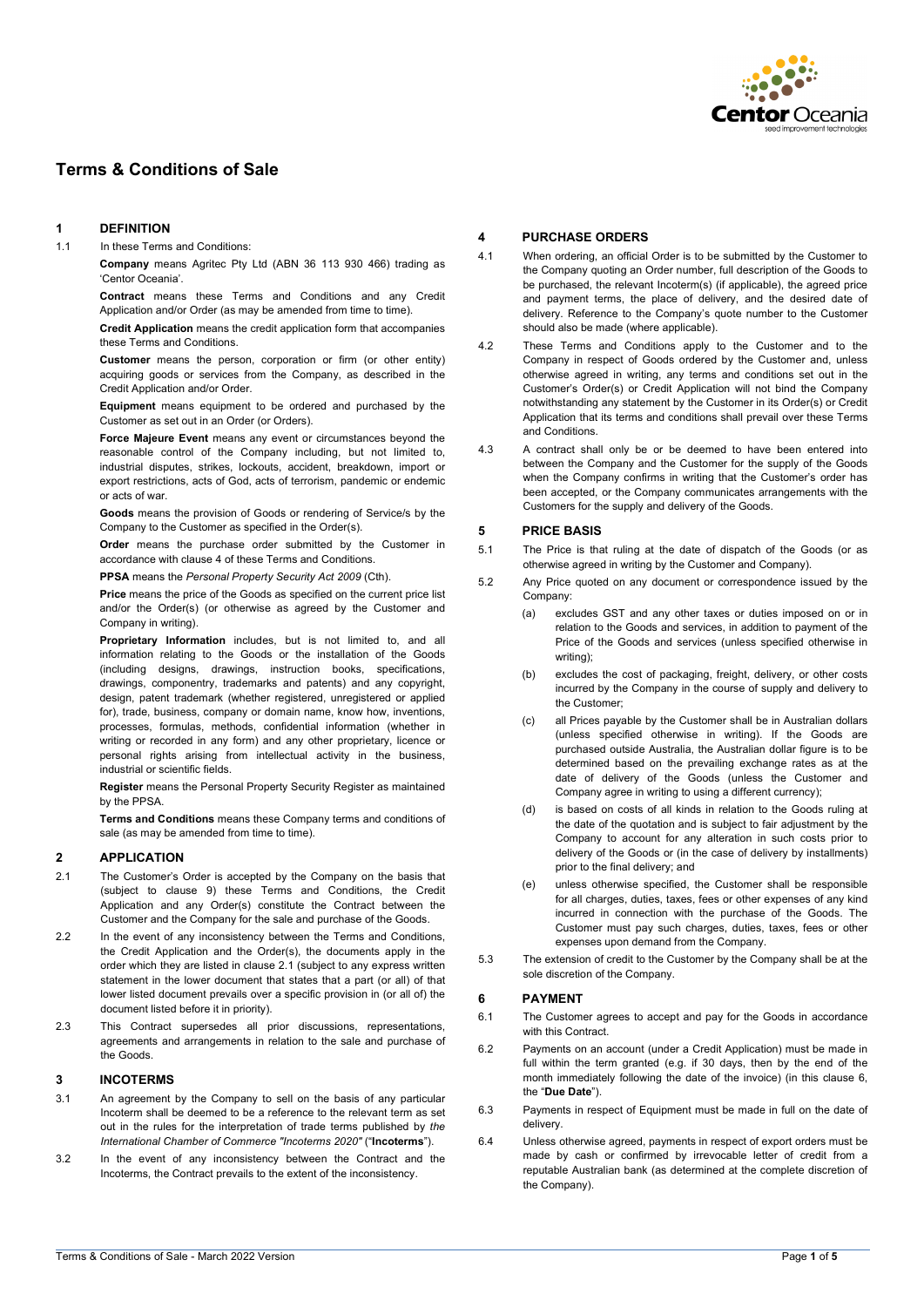

- 6.5 Payment in full on or before the Due Date is a condition precedent to future deliveries under this or any other Contract or Order with the Customer.
- 6.6 Without prejudice to any other right or remedy the Company may have, it may charge the Customer on any overdue amounts due under this Contract interest at a rate of 5% per annum above the then maximum rate specified by the Company's bank for overdrafts of less than \$100,000.00.
- 6.7 Time of payments is of the essence of the Contract. Payment by electronic funds transfer ("**EFT**") to the Company's bank account is the preferred option.
- 6.8 The Terms and Conditions as to payment may be revoked or amended at the sole discretion of the Company at any time by written notice to the Customer.
- 6.9 If the Customer does not make a payment by the Due Date then all money amounts owed by the Customer to the Company (whether or not it is then payable) is immediately due and payable (without notice) by the Customer to the Company.
- 6.10 The Company will not be liable for any currency exchange costs or losses, or any transfer fees incurred by the Customer.

#### **7 RISK AND TITLE**

- 7.1 Where the Customer arranges for delivery of the Goods, risk in the Goods and all insurance responsibility for theft, damage or otherwise in respect of the Goods passes to the Customer at the time when the Goods have been placed on the vehicle which is to effect delivery from the Company's store or warehouse. If the Company agrees to deliver the Goods to the Customer (the price of the delivery will be charged separately) then the risk in the Goods remains with the Company until the Goods are delivered to the Customer's address.
- 7.2 In addition to any other rights the Company may have against the Customer, the Company may repossess the Goods if any sum due in respect of them is outstanding or if the Company reasonably believes that any such sum will not be paid in full when it falls due for payment.
- 7.3 Until full payment in cleared funds is received by the Company for all Goods and services supplied by it to the Customer, as well as other amounts owing to the Company by the Customer:
	- (a) title and property in all Goods remain vested in the Company and do not pass to the Customer;
	- (b) the Customer must hold the Goods as fiduciary bailee and agent for the Company;
	- (c) the Customer must keep the Goods and maintain the labelling and packaging of the Company;
	- (d) the Customer is required to hold the proceeds of any sale of the Goods on trust for the Company in a separate account. However, failure to do so will not affect the Customer's obligations to deal with the proceeds as trustee; and
	- (e) the Company may without notice, enter any premises where it suspects the Goods may be and remove them, notwithstanding that they may have been attached to other Goods not the property of the Company, and for this purpose the Customer irrevocably licenses the Company to enter such premises and also indemnifies the Company from and against all costs, claims, demands or actions (whether direct or indirect) by any party arising from such action.

### <span id="page-1-2"></span>**8 DEFAULT**

- 8.1 The Company may withdraw credit facilities under a Credit Application to the Customer, with immediate effect by notice in writing to the Customer upon the occurrence of any one of the following events:
	- (a) if the Customer has failed to pay the Price of the Goods within the period specified from time to time by the Company;
	- (b) if the Customer has entered into any composition or arrangement with its creditors, has appointed a controlling trustee pursuant Part X of the *Bankruptcy Act 1966* (Cth), has resolved to appoint an administrator or is obliged to execute a deed of company arrangement pursuant to Part 5.3A of the *Corporations Act 2001* (Cth), or has a receiver appointed over any of its assets, has filed for its own bankruptcy, or is the subject of any resolution or petition for winding up or orders for the sequestration of its estate in bankruptcy, or judicial management (other than for the purposes of amalgamation or reconstruction);
- (c) if the Customer has breached of any term of this Contract and fails to rectify such breach (if capable of rectification) within seven days of service of a notice in writing calling upon it to rectify such breach; or
- (d) if the Customer purports to assign the benefit of this Contract or credit facilities without prior consent in writing of the Company.
- 8.2 Any termination of this Contract shall be without prejudice to any rights which either party may have against the other arising out of or in connection with this Contract.

#### <span id="page-1-0"></span>**9 LIMITATION OF LIABILITY**

- 9.1 Except as specifically set out herein, or contained in any warranty statement provided with the Goods or services, any term, condition or warranty in respect of the quality, merchantability, fitness for purpose, condition, description, assembly, manufacture, design or performance of the Goods or services, whether implied by statute, common law, trade usage, custom or otherwise is hereby expressly excluded.
- <span id="page-1-1"></span>9.2 The Company is not liable for any loss or damage (consequential or otherwise), however caused (including, but not limited to, the negligence of the Company), suffered by the Customer in connection with the Contract, any supply under the Contract, any misrepresentation by the Company or any statement by a third party accepted in good faith by the Company and repeated by it.
- 9.3 The Company is not liable for any indirect or consequential losses or expenses suffered by the Customer or any third party, however caused, including but not limited to loss of turnover, profits, business or goodwill or any liability to any other party.
- 9.4 The Company will not be liable for any loss or damage suffered by the Customer where the Company has failed to deliver Goods or fails to meet any delivery date or cancels or suspends the supply of Goods.
- 9.5 If the *Trade Practices Act 1974* (Cth) or any other equivalent legislation implies a condition or warranty into this Contract in respect of Goods or any services supplied by the Company, and the Company's liability for breach of that condition or warranty may not be excluded, the exclusion in clause [9.2](#page-1-1) does not apply to that liability and instead the Company's liability for any breach of that condition or warranty is limited to:
	- (a) in relation to the Goods, the Company doing any one or more of the following (at its election):
		- (1) replacing the Goods or supplying equivalent Goods;
		- (2) repairing the Goods;
		- (3) paying the cost of replacing the Goods or of acquiring equivalent Goods; or
		- (4) paying the cost of having the Goods repaired;
	- (b) in relation to any supply of services, the Company doing either or both of the following (at its election):
		- (1) supplying the services again; or
		- (2) paying the cost of having the services supplied again;
	- (c) Nothing in these Terms and Conditions is intended to exclude, restrict or modify any rights which the Customer may have under any legislation which may not be excluded, restricted or modified by agreement.
- 9.6 Any warranty provided by the Company in the Contract does not apply in circumstances where:
	- (a) the Goods or services are not defective;
	- (b) the Goods were used or services required for a purpose other than for which they were intended;
	- (c) the Goods were repaired, modified or altered by any person other than the Company;
	- (d) the defect has arisen due to misuse, neglect or accident of any party other than Company;
	- (e) the Goods have not been stored or maintained as recommended by the Company;
	- (f) the defect has arisen due to normal wear and tear on the Goods; or
	- (g) the Customer is in breach of the Contract.
- 9.7 The Customer acknowledges that:
	- (a) it has not relied on any service involving skill and judgment, or on any advice, recommendation, information or assistance provided by the Company in relation to the Goods or services or their use or application;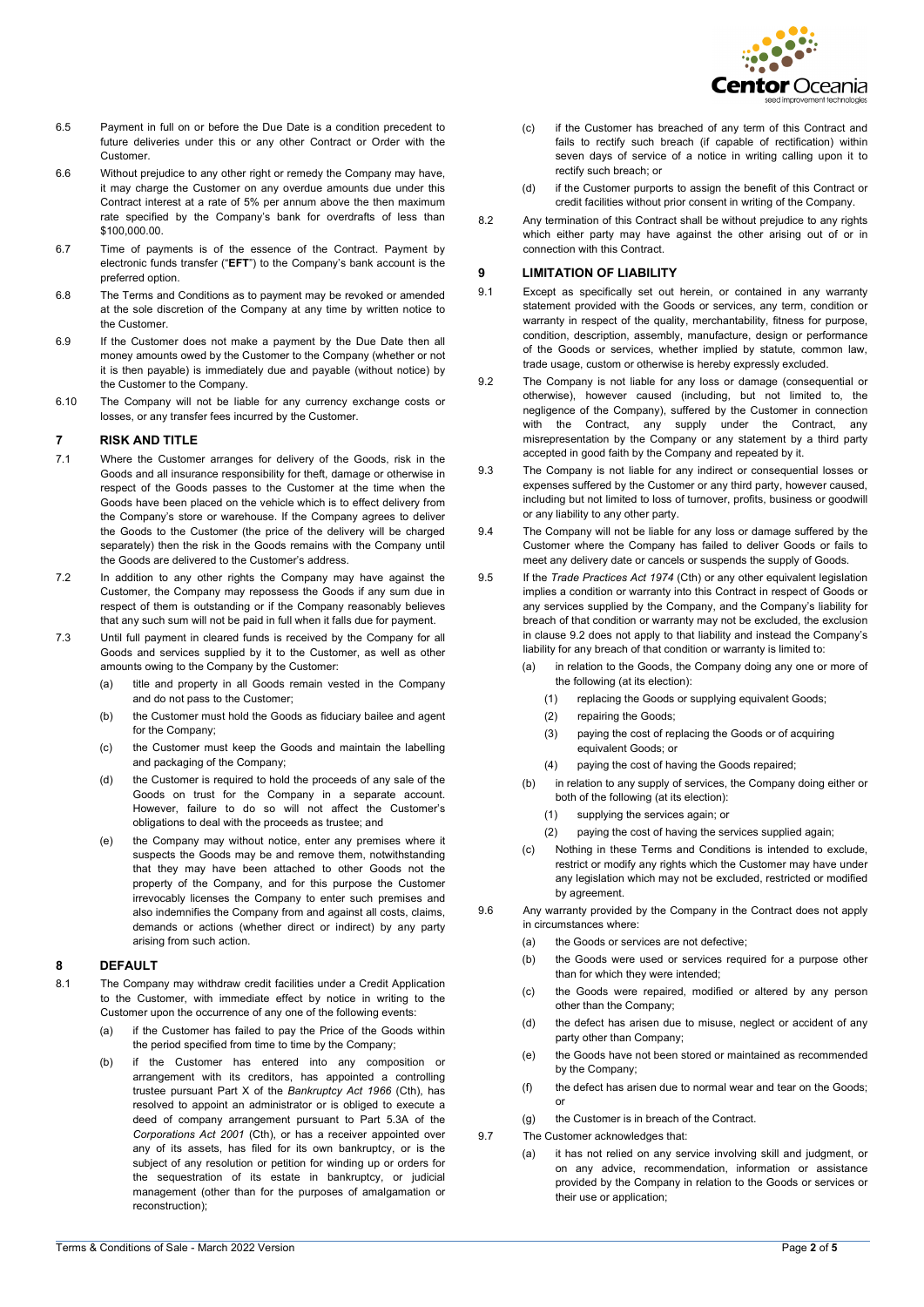

- (b) it has the sole responsibility of satisfying itself that the Goods or services are suitable for the use of the Customer or any contemplated use by the Customer, whether or not such use is known by the Company; and
- (c) any description of the Goods provided in a quotation or invoice is given by way of identification only and the use of such description does not constitute a contract of sale by description.

### **10 WARRANTY, COVENANT AND INDEMNITY BY THE CUSTOMER**

- <span id="page-2-0"></span>10.1 The Customer warrants the accuracy of any specification or information provided by the Company, and the design, manufacture and installation by others of any equipment associated with the Goods or these Terms and Conditions.
- <span id="page-2-1"></span>10.2 The Customer covenants not to make any claim or take any proceedings against any employee or agent of the Company in connection with this Contract including in respect of any misrepresentation or negligence of the Company or any employee of the Company.
- 10.3 The Customer indemnifies and agrees to keep indemnified the Company in respect of any breach of claus[e 10.1](#page-2-0) or claus[e 10.2.](#page-2-1)
- 10.4 If the Customer does not accept the Goods in accordance with this Contract, the Customer must (without prejudice to any other rights of the Company) indemnify the Company in respect of any loss, damage or claim (both indirect and direct), including any license or other fee, the cost of labour and other overheads and redundancy payments attributable to the Customer's Order or its failure to accept the Goods.

#### <span id="page-2-2"></span>**11 DELIVERY AND PACKING SHORTAGES**

- 11.1 The Price does not include the cost of carriage or insurance of the Goods from the premises of the Company or its subsidiaries to the point of delivery to the Customer and the Customer must bear all such costs, the cost of packing and the cost of any excess for special or express delivery requested by the Customer.
- 11.2 The Customer authorizes the Company to subcontract delivery in its absolute discretion.
- 11.3 Unless otherwise stated, all export Orders will be delivered Ex Works, which expression has the meaning assigned to it by the current version of the Incoterms (nonetheless, packing will be an extra charge).
- 11.4 The Company may charge for storage and administration costs incurred against Goods held for more than 14 days awaiting sufficient delivery instructions.
- 11.5 No refund of any charge made for packing will be made except in the cost of non-expendable pallets or containers which are charged for and for which credit will be given if returned carriage paid in good condition.
- 11.6 Subject to clause [11,](#page-2-2) it is a condition precedent to any claim for damages to the Goods, short delivery, delivery to the wrong place, or non-delivery that notice be given to the Company and the carrier within seven days of delivery in the case of inland orders and twenty-eight days of delivery in the case of export orders, in all cases considering date of dispatch.

#### **12 RETURN OF GOODS**

- <span id="page-2-3"></span>12.1 Subject to clause [8,](#page-1-2) the Customer must not return Goods for any reason except upon the written consent of the Company obtained in advance of such return.
- 12.2 Any consent given under clause [12.1](#page-2-3) may specify the Terms and Conditions and charges upon which any such return may be made.
- 12.3 The Company will not under any circumstances accept Goods for return that:
	- (a) have been specifically produced, imported or acquired to fulfill any contract;
	- (b) are discontinued Goods or no longer stocked by the Company;
	- (c) have been altered in any way;
	- (d) have been used; or
	- (e) are not in their original condition and packaging.
- 12.4 If the Company accepts Goods for return, the Customer will receive a credit for the returned Goods equal to the price charged by the Company less a 15% deduction for handling and restocking charges, and any further deduction agreed for any wear and tear.
- 12.5 The Customer must:
- (a) obtain the Company's prior written approval for return of Goods; and
- (b) pay all freight charges and costs associated with return of Goods.
- 12.6 Subject to clause [9,](#page-1-0) if any Goods returned by Customer to the Company for warranty service are determined by the Company not to be covered by the warranty, the Customer must reimburse the Company for all related shipping and other costs incurred by the Company, and pay to the Company an amount equal to the Company's standard service charge in effect at the time.

#### **13 EXTENDED DELIVERIES**

- <span id="page-2-4"></span>13.1 If the Contract provides for the Goods to be specified by the Customer by schedule from time to time, any schedule relating to the Contract and delivered by the Customer is subject to acceptance in writing by the Company.
- 13.2 Where a schedule is accepted under clause [13.1,](#page-2-4) any requirements stated in the schedule to be "firm" are deemed to form part of the Contract and may only be cancelled with the prior written approval of the Company.

#### **14 CANCELLATION**

- 14.1 If, through circumstances beyond the control of the Company, the Company is unable to effect delivery or provision of Goods or services, then the Company may cancel the Customer's Order (even if it has already been accepted) by notice in writing to the Customer.
- 14.2 No purported cancellation or suspension of an order or any part of it by the Customer is binding on the Company after that Order has been accepted.
- 14.3 If the Customer purports to cancel an Order and the Company agrees to the cancellation, any deposit paid by the Customer will be forfeited.
- 14.4 The Company, in its absolute discretion, may review, alter or terminate the Customer's credit limit or payment terms without notice. The Company may request additional information or the provision of further security to a credit facility and may suspend or cancel a credit facility if the information or security requested is not provided within a reasonable time.

#### **15 LAWFUL USE OF THE GOODS**

- <span id="page-2-5"></span>15.1 The Customer must:
	- (a) acquaint itself with the requirements of all relevant Governmental and statutory or other authority relating to the Goods and to the applications to which the Goods are put;
	- (b) comply with such requirements at all times while the Goods are in its possession or under its control;
	- (c) procure that any Customer of the Goods acquaints itself with and complies with such requirements; and
	- (d) obtain all necessary licenses or permits under all relevant laws and regulations in relation to the Goods.
- <span id="page-2-6"></span>15.2 The Customer must comply with instructions by the Company relating to the Goods.
- 15.3 The Customer indemnifies and agrees to keep indemnified the Company in respect of any breach of claus[e 15.1](#page-2-5) o[r 15.2.](#page-2-6)

#### **16 PATENTS**

16.1 No right or license is granted to the Customer under any patent copyright, registered design or other intellectual or industrial property right or interest other than the right to resell the Goods.

#### **17 GOODS MADE TO THE CUSTOMER'S SPECIFICATION**

- 17.1 If the Goods are manufactured to the design or specification of the Customer, the Customer warrants that the design, specification and Goods do not infringe any patent, copyright, registered design or other like protection of any other person and comply with any applicable statute, statutory instrument or regulation for the time being in force.
- 17.2 Goods manufactured to the Customer's specification cannot be returned to the Company, unless the Company determines (at its absolute discretion) that the varied Goods can be readily re-sold to another customer in their altered format.
- 17.3 The Customer indemnifies and agrees to keep indemnified the Company in respect of any breach of clause 17.1.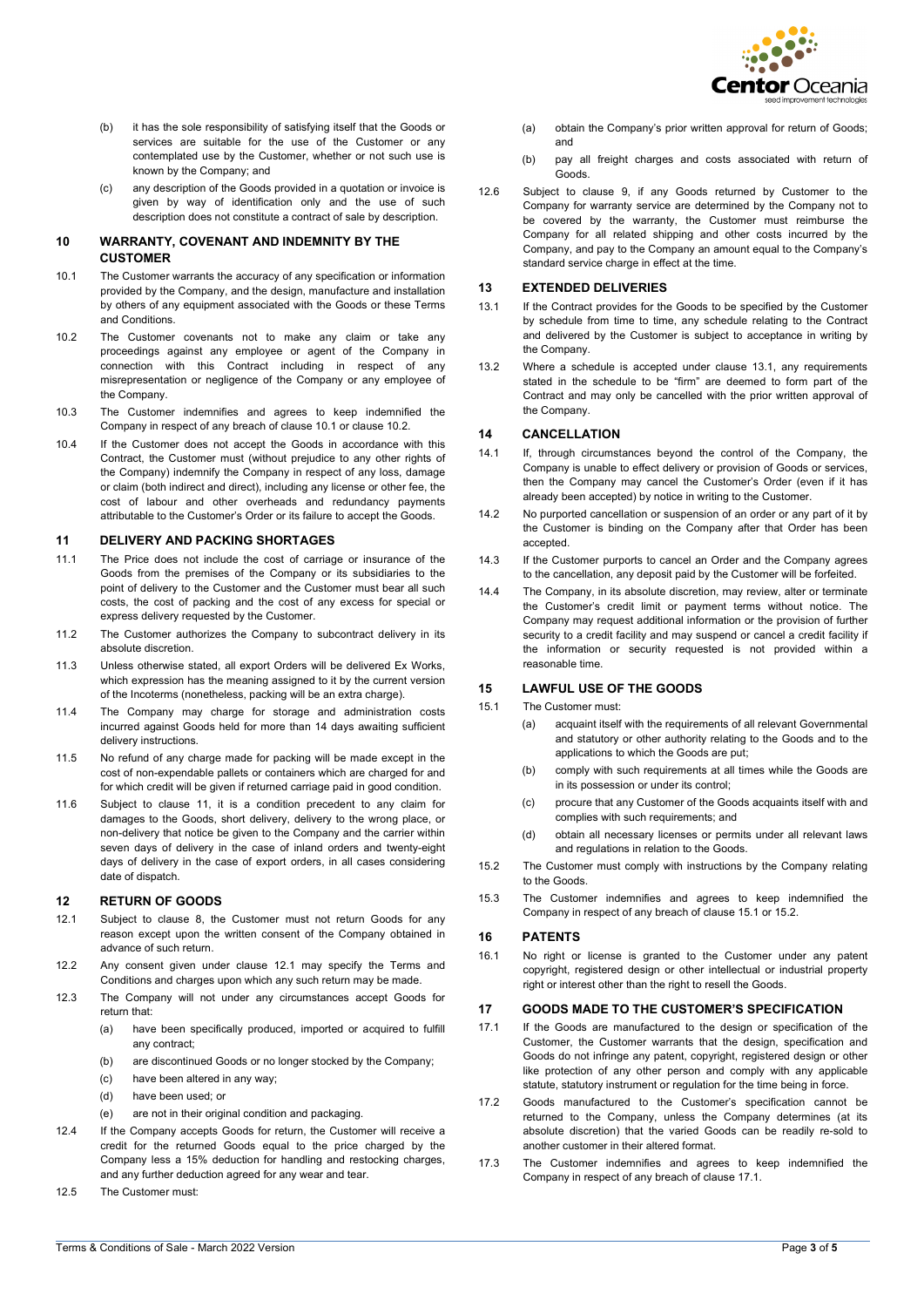

# **18 VARIATION WITHIN SPECIFICATION**

18.1 Variation by the Company within the specification for the Goods does not constitute a breach of Contract or impose upon the Company any liability whatsoever.

### **19 PPSA**

- <span id="page-3-0"></span>19.1 The Company is an Australian entity incorporated by the Australian Securities and Investments Commission ("**ASIC**"). The Customer consents to the Company creating and maintaining a registration on the Register (in any required form) (or a similar register outside of Australia (if necessary)) in relation to any security interest contemplated or created by the Contract.
- 19.2 The Customer agrees to sign any necessary documents and provide all reasonable assistance and information to facilitate the registration and maintenance of a security interest on the Register. The Company reserves the right to register a financial statement or financial charge statement in respect of any security interest and the Customer waives the right to receive notice of a verification statement in relation to any registration of a security interest on the Register, by way of claus[e 19.1](#page-3-0) or 18.2, in respect of the Goods.
- 19.3 The Customer undertakes to do any and all acts that are reasonably required by the Company so as to:
	- (a) allow the Company to create and maintain a perfected security interest (including a purchase money security interest) pursuant to the PPSA in respect of the Goods and its proceeds (including proceeds of sale);
	- (b) allow the Company to register a financing statement or financing change statement;
	- (c) ensure that the Company maintains its secured position under the PPSA;
	- (d) not register a financing charge statement without the Company's prior written consent; and
	- (e) not register or commit to the register of a financial statement or financing change statement in respect of the Goods, in favour of third party, without the Company's prior written consent.
- 19.4 The Company and Customer agree that no information (as defined in section 275(1) of the PPSA) will be provided to an interested person or person requested by an interested person. This clause may be waived by providing written notice to the Company authorising the disclosure of the above information to a specified party.
- 19.5 In the event that the Contract is subject to Chapter 4 of the PPSA, the Company and Customer agree that, pursuant to section 115(1) of the PPSA, the Customer waives sections 95, 96, 118, 121 (4), 125, 130, 132 (3)(d), 134, 135, 142 and 143.
- 19.6 Additionally, in the event that chapter 4 of the PPSA applies to the Contract, the Company and Customer agree that, pursuant to section 115(7) of the PPSA, the following provisions do not apply to the Contract: sections 127, 129(2), 129 (3), 130 (1), 132, 134(2), 135, 136(3), 136(4), 136(5) and 137.
- 19.7 The Contract is a security agreement for the purposes of the PPSA. For the avoidance of any doubt, collateral, for the purposes of section 20(2) of the PPSA includes, but is not limited to, Goods (as described in the Contract) or Goods provided at any subsequent time.
- 19.8 The Company may apply amounts received in connection with the sale of the equipment to satisfy obligations secured by security interests contemplated or constituted by the Contract at its absolute discretion.
- 19.9 The Customer agrees to notify the owner in writing of any change to its details as set out in the Contract within 7 days of the date of any such change.

#### **20 REPAIR**

20.1 The Customer acknowledges that any Goods left with the Company for inspection or repair etc. are subject to the provisions of the *Disposal of Uncollected Goods Act 1967* (Cth) as amended, which confers on the Company right of sale in certain circumstances after a period of 6 months from the date which the goods are ready for re-delivery.

#### **21 ASSIGNMENT**

- 21.1 The Company may assign, sub-Contract or sub-let this Contract or any part thereof without seeking the consent of the Customer.
- 21.2 The Customer must not assign, sub-Contract or sub-let this Contract or any part thereof in any circumstances (unless the Company provides

prior written consent, such consent can be withheld at the absolute discretion of the Company).

#### **22 CUSTOMER RESTRUCTURE**

22.1 The Customer must notify the Company in writing of any change in its structure of management including any change in director, shareholder or management or change in partnership or trustee within 7 days of the date of any such change.

### **23 FORCE MAJEURE**

- 23.1 The Company shall have no liability whatsoever under or in any way related to the sale and purchase of the Goods or otherwise for any failure to fulfil any obligation hereunder to the extent that such fulfilment is prevented by a Force Majeure Event circumstances beyond its reasonable control including but without limitation to industrial disputes, strikes, lockouts, accident, breakdown, import or export restrictions, acts of God, acts of terrorism, or acts of war.
- 23.2 Should a Force Majeure Event occur, then the Company may terminate the Contract by written notice to the Customer.

### **24 WAIVER**

- 24.1 Any waiver by the Company must be in writing signed by the Company.
- 24.2 Failure by the Company to enforce any right or remedy is not a waiver of any right or remedy, or a waiver of a continuing breach.
- 24.3 No person acting without the express written authority of a Director of the Company is authorized to give or make on behalf of the Company any undertaking, assertion, statement or admission in respect of the Goods or their supply at variance with these Terms and Conditions.

### **25 OWNERSHIP AND CONFIDENTIALITY OF PROPRIETARY INFORMATION**

- 25.1 The Customer acknowledges that all Proprietary Information in respect of the Goods and all right title and interest therein are the sole property of the Company and the Customer shall gain no right of title or interest in the Proprietary Information whatsoever. The Customer specifically acknowledges the Company's exclusive rights to ownership of any modification, translation or adaptation of the Proprietary Information and any other improvement or development based thereon which is developed, supplied, installed or paid for by or on behalf of the Customer or any customer of the Customer.
- 25.2 The Customer acknowledges that the Proprietary Information is confidential and contains trade secrets and that its disclosure will cause the Company to suffer financial loss.
- 25.3 The Customer shall implement all measures necessary to safeguard the Company's ownership and confidentiality of the Proprietary Information and will immediately notify the Company of any potential breach of the safeguards.

#### **26 GOVERNING LAW**

- 26.1 This Contract is governed by the laws of Victoria, Australia and any dispute between the parties in connection with the Contract is to be resolved in accordance with the laws of Victoria, Australia.
- 26.2 The parties irrevocably submit generally and unconditionally to the jurisdiction of the courts of Victoria, Australia in respect of claims, proceedings and matters arising out of or in connection with this **Contract.**
- 26.3 So far as it is consistent with these Terms and Conditions, the *United Nations Convention on Contracts for the International Sale of Goods (Vienna,1980)* (sometimes known as the Vienna Convention) ("**CISG**") applies to any export sale.

#### **27 PLACE OF AGREEMENT**

27.1 The contract for the sale of the Goods arising from these Terms and Conditions is made in the State or Country where the Company issuing the invoice for the Goods is registered.

#### **28 VARIATION**

28.1 Any variation to these Terms and Conditions must be in writing and executed by the Company, and refer expressly to the provisions being amended.